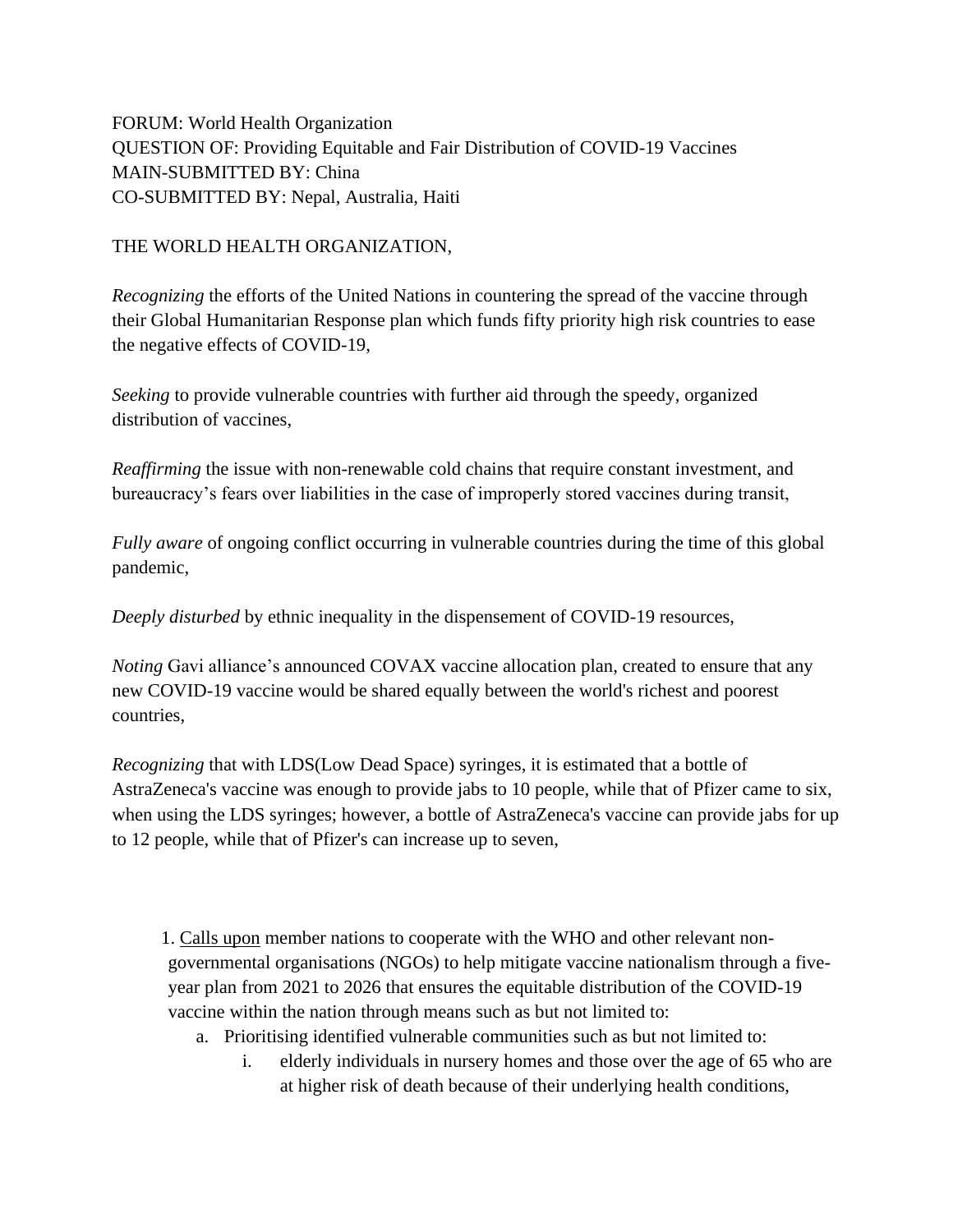- ii. frontline health care workers,
- iii. individuals with pre-existing medical conditions,
- iv. populations who have limited access to preventive equipment (low income),
- b. Ensuring fair distribution of vaccines, indiscriminate of gender, race, or refugee status through cooperation with Transparency International(TI) in such ways but not limited too:
	- i. Monitor the various groups of people, and keep them fairly distributed by groups
	- ii. Eliminate those who force power on minorities
- c. c. Distributing and executing vaccines for low income countries through the help of NGOs like GAVI alliance by encouraging all member nations to back and help fund the International Finance Facility for Immunization (IFFI), which is a frontload aid organization that issues bonds on global capital markets, against the security of participating governments,
- d. Preventing More Economically Developed Countries (MEDCs) from monopolising all the vaccines through the aforementioned means,
- e. Requesting accurate census on the rates of vaccination within regions of participating countries,
- f. Encouraging the creation of Public Service Announcements (PSAs) that are at no cost for non-profit organizations to raise awareness on the necessity of the vaccine through mediums such as prominent social figures

2. Requests the delays of vaccination to be eradicated in order to urge fair distribution in developing countries;

a. Further calls upon all nations and NGOs to invest into the research and development of vaccines so that vaccines can be quickly, mass-produced, with a much faster production rate, through ways such as but not limited to:

i. providing government funding to vaccine-development companies, in the form of loans at a low interest rate, direct government grants, and tax breaks,

ii. providing such companies with government facilities, so that more research and development could be conducted with the help of facilities as well as government funding, in areas such accelerating biosynthesis, which allows faster bacteria growth through integration of plasmids, and speeding up the purification process while still maintaining safety by developing methods to better linearize DNA,

b. encouraging belt and road infrastructure to implement vaccine delivery such as but not restricted to: land, airtime, and maritime,

c. providing accessible means of transportation funded by Gates foundation for patients to take their vaccines in local areas: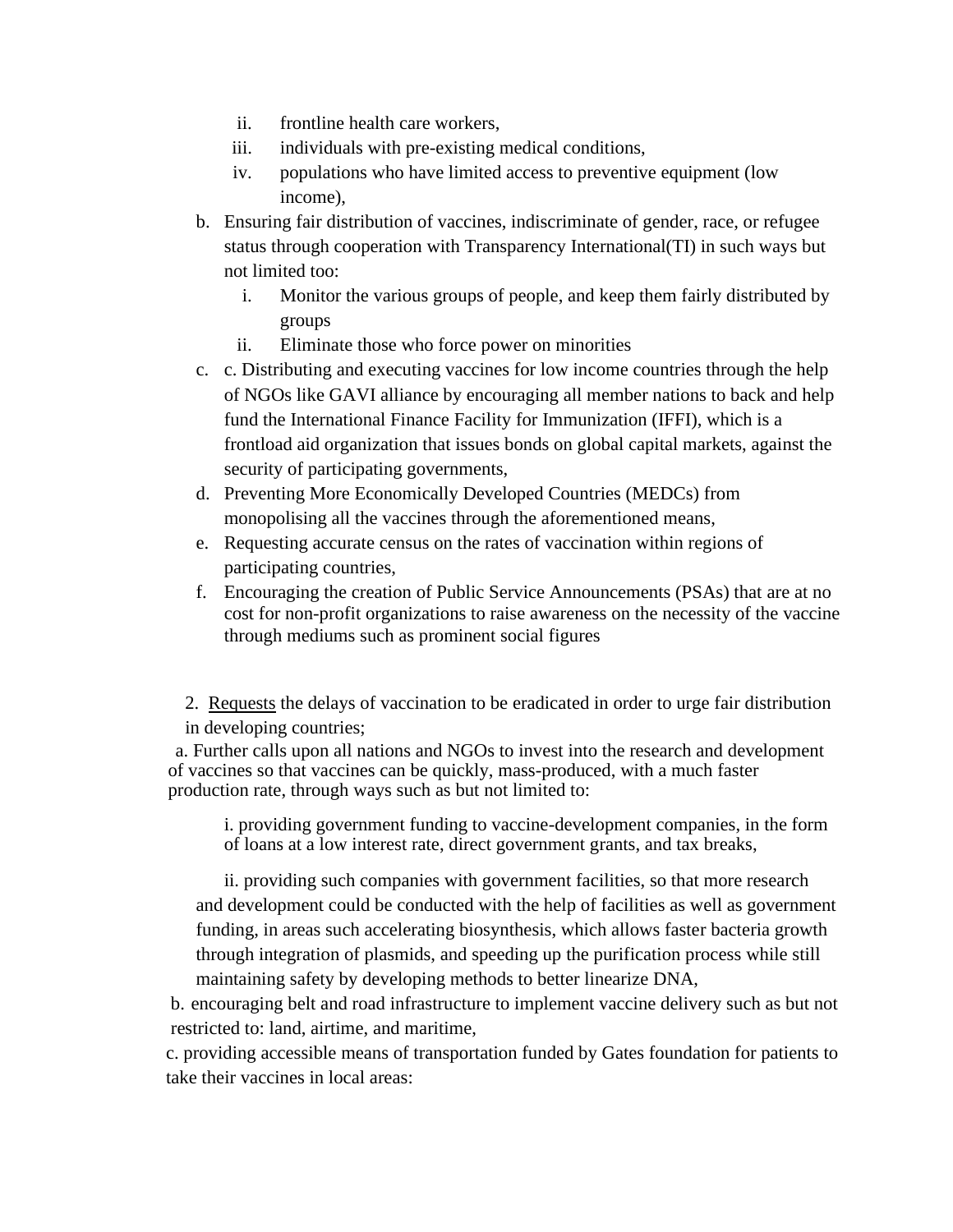- i. schedule and fund efficient and fast travel options for people to be taken to their vaccination centers,
- ii. urge the local community to provide vaccines in accessible places such as schools, hospitals, and workplaces;

3. Suggests distributing the work of the EU, G20, and financial organizations by certain regions in order to support developing countries to purchase Covid vaccine; EU and G20 are not required to support them financially but they may share diplomatic relations to help them recover:

- a. Allowing developed countries to contribute economic policies to recover their financial crisis of the government of developing countries after the purchase,
- b. Supporting private companies of developing countries to back up the government,
- c. Allowing the IMF and World Bank to extend the debt by five years
- d. Calling upon cooperation between pharmaceutical, bio companies, and developing countries to produce effective vaccines
	- i. produce at least two doses for each person to end pandemic as soon as possible.
	- ii. enact trade agreements in the case of massive debt;
- e. Offer masks in case of delays of vaccination such as but not restricted to:
	- i. N95
	- ii. KF94
	- iii. KN95

4. Emphasizes the use of vaccine with in an efficiency rate of ninety percent or higher, planning to produce more than seven billion doses in 2021 to boost ends to the pandemic in such ways to but not limited to:

- a. partnership with developing countries that are excluded from western vaccines such as but not restricted to:
	- i. Members of African Union,
	- ii. Members of Union of South American Nations,
	- iii. Members of Central Asian Unions,
- b. partnership with MEDCs such as G20 and EU members to consider the usage of high successful rate vaccines in developing countries:
	- i. boosts efficiency,
	- ii. combination of a various types of vaccines,
- c. Investment to pharmaceutical companies to produce affordable vaccines to LEDC members such as but not limited to:
	- i. safe administration of vaccine recipient,
	- ii. equal healthcare system to all,
	- iii. hire more biochemical engineers;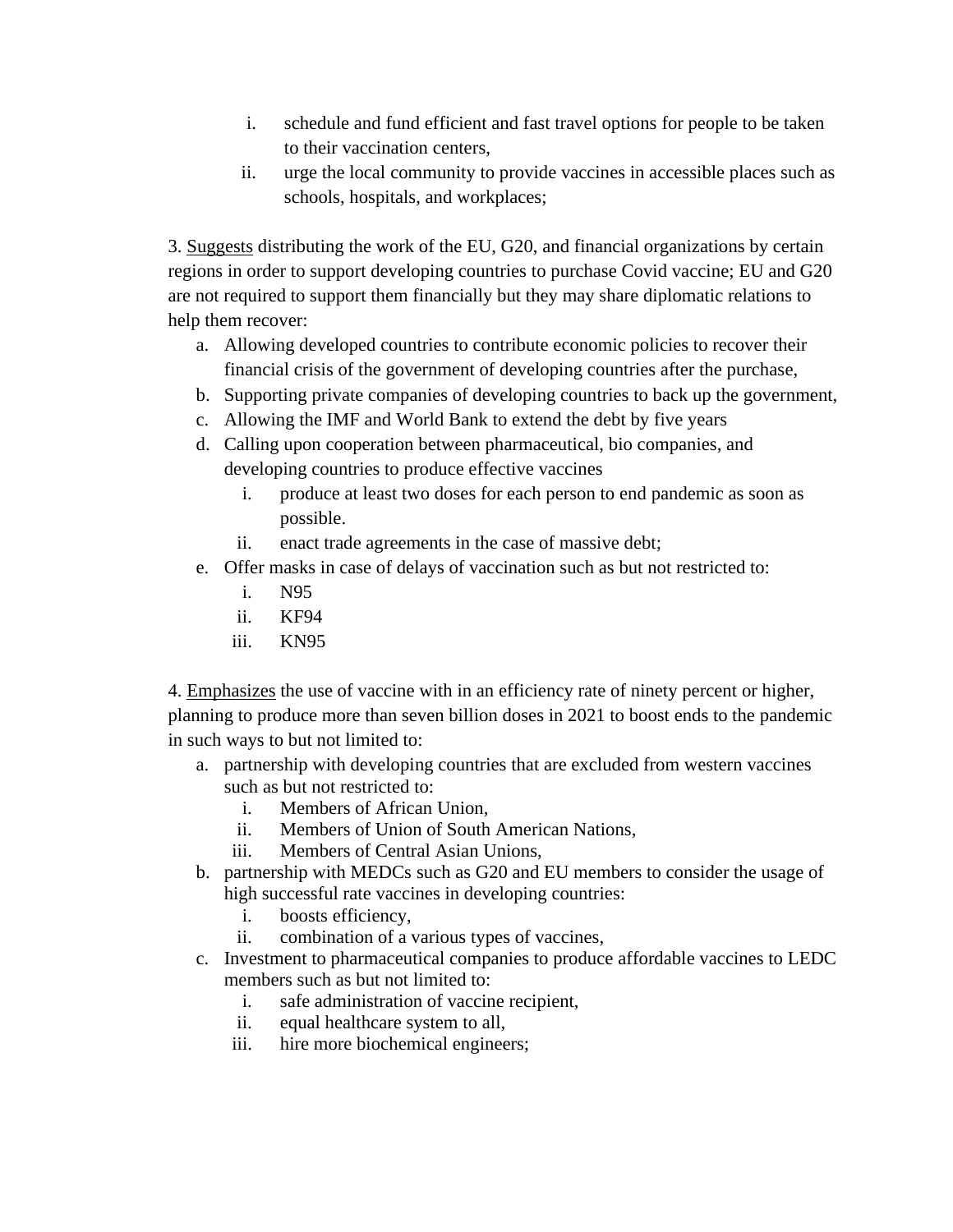5. Draws attention to LDS (Low Dead Space) syringes which may maximize the use of doses;

- a. purchase LDS syringe,
- b. Train injections of LDS syringe by bringing all administrators up to speed with a little extra training,
	- i. make sure all vaccine vials are being completely emptied,
	- ii. need for cohort studies that track the injections of LDS to improve non pharmacy outlets,
- c. promote LDS syringe if but not restricted to,
	- i. reduce drug waste,
	- ii. reduce incidence of overdose in infants and premature babies;
- 6. Encourages the vaccination of refugees, especially those in vulnerable areas:
	- a. ensuring that refugees are included in vaccine rollouts via the UNHCR and through varied work with stakeholders,
	- b. employing vaccination recommendations for refugees and migrants, particularly when vaccination documentation is not available via:
		- i. electronic medical records, interlinking national immunization registers,
		- ii. data sharing along migratory routes, which can contribute to monitoring and planning of vaccination of refugees and migrants,
	- c. declaring that hospital administrators need to use the following preemptive methods to make sure medical staff can not reinforce stigma and inhibit refugees and migrants from accessing health services:
		- i. demands that refugees and migrants receive culturally and linguistically flexible help from staff coming from similar backgrounds for appropriate and fruitful immunization,
		- ii. informs industries on how to collect racial and ethnic data holistically,
	- d. identify low-income migrant workers and irregular migrants, and allocate COVID-19 vaccination to such but not limited to:
		- i. physically distanced,
		- ii. disabled people,

7. Reminds that racial and financial disparity with Covid-19 vaccination should be abolished; no one is above one another since all have equal rights to be vaccinated.

- a. Increase access to home- and community-based services
	- i. Government supports payments for institutional care,
	- ii. advocate minor racial groups about home and community based services creating a public-facing education and outreach campaign and working with varied stakeholders,
	- iii. Encourage similar background staff such as nurses and doctors to ease the patients due to racial disparity ,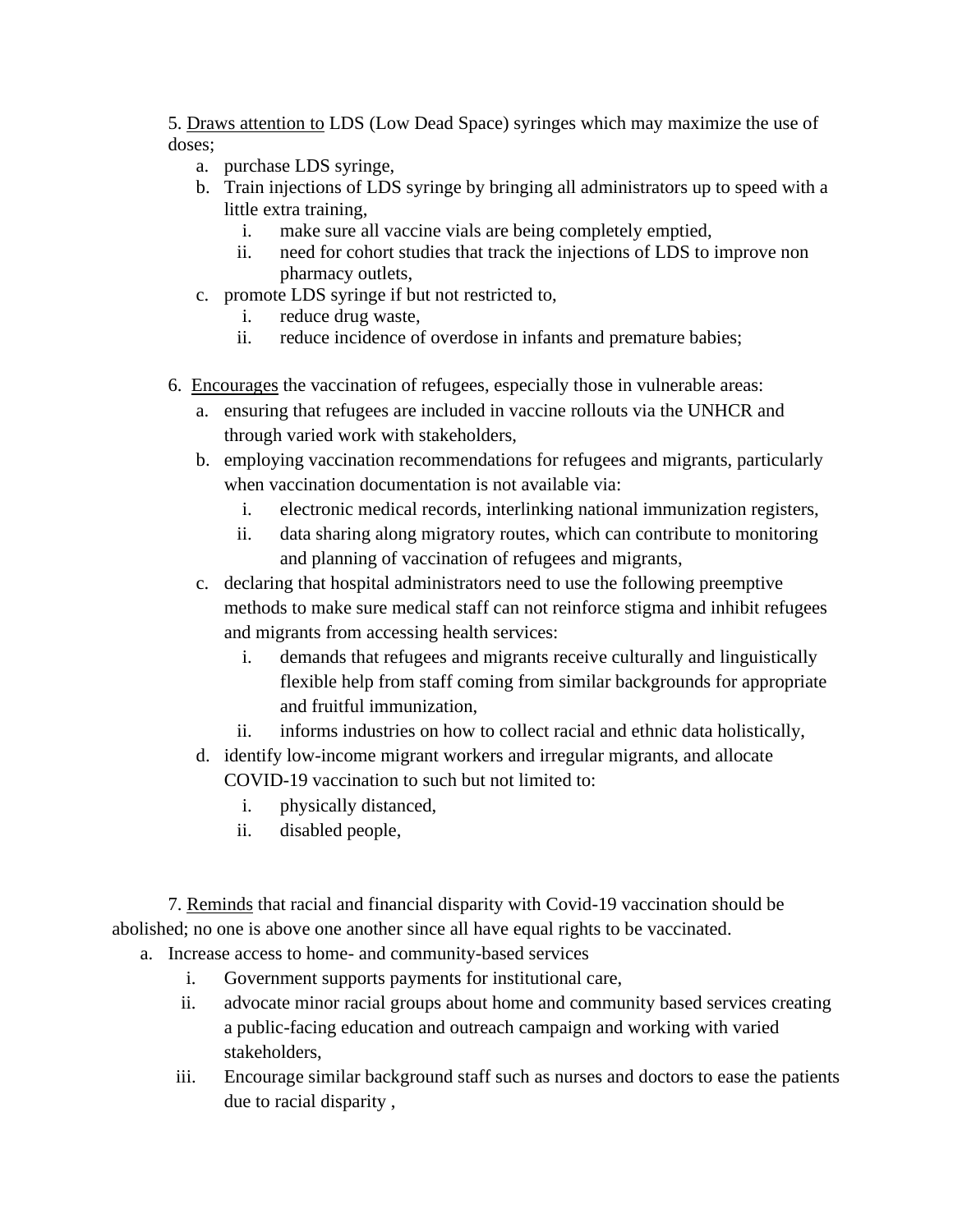- b. Recommandes the pharmaceutical industry and government to diverse vaccination among different ethnic groups equally,
	- i. Inform industries on how to collect race and ethnicity data,
	- ii. Encourage vaccination to minor ethnicity, which have been left behind,
- c. Build vaccination area in minor community such as but not limited to,
	- i. rural and low-income pockets of urban cities,
	- ii. War zone,
	- 9. Reprimands the lack of peace in the administration of vaccines in places of conflict by:
		- a. involving ECOSOC in trade agreements between demand and supply,
			- i. No tariff or sanctions for COVID-19 vaccines,
			- ii. Structural change is the need for investment in sustainable infrastructure,
		- b. Involve the UN Security Council to support a "sustained humanitarian pause" to international conflicts in order to allow for COVID-19 vaccinations with UN peacekeeping forces to secure local conflicts and impediments in order to allow vaccination in such places but are not limited to:
			- i. Nigeria,
			- ii. Somalia,
			- iii. Syria,
			- iv. Afghanistan,

10. Reminds that corruption in distribution of COVID vaccine should not operate immediately

- a. raise awareness of illegal market of COVID-19 vaccine due to the fact that but not restricted to:
	- i. fake COVID-19 vaccines that cause unanticipated diseases that cause life threatening situation,
	- ii. a number of Mexican gangs have reportedly already set up manufacturing laboratories that cause life threatening situations,
- b. undermine corrupt government that does not prioritize its citizens in vaccination in such ways but not restricted to:
- c. Eradicate the speculators, whose purposes are to benefit from profit coming from Covid vaccine, instead of healthcare,

11. Urges the development of infrastructure to effectively transport vaccines through means that include but are not limited to:

a. Using NGOs such as Build Health International to create series of cold chains to areas of distribution,